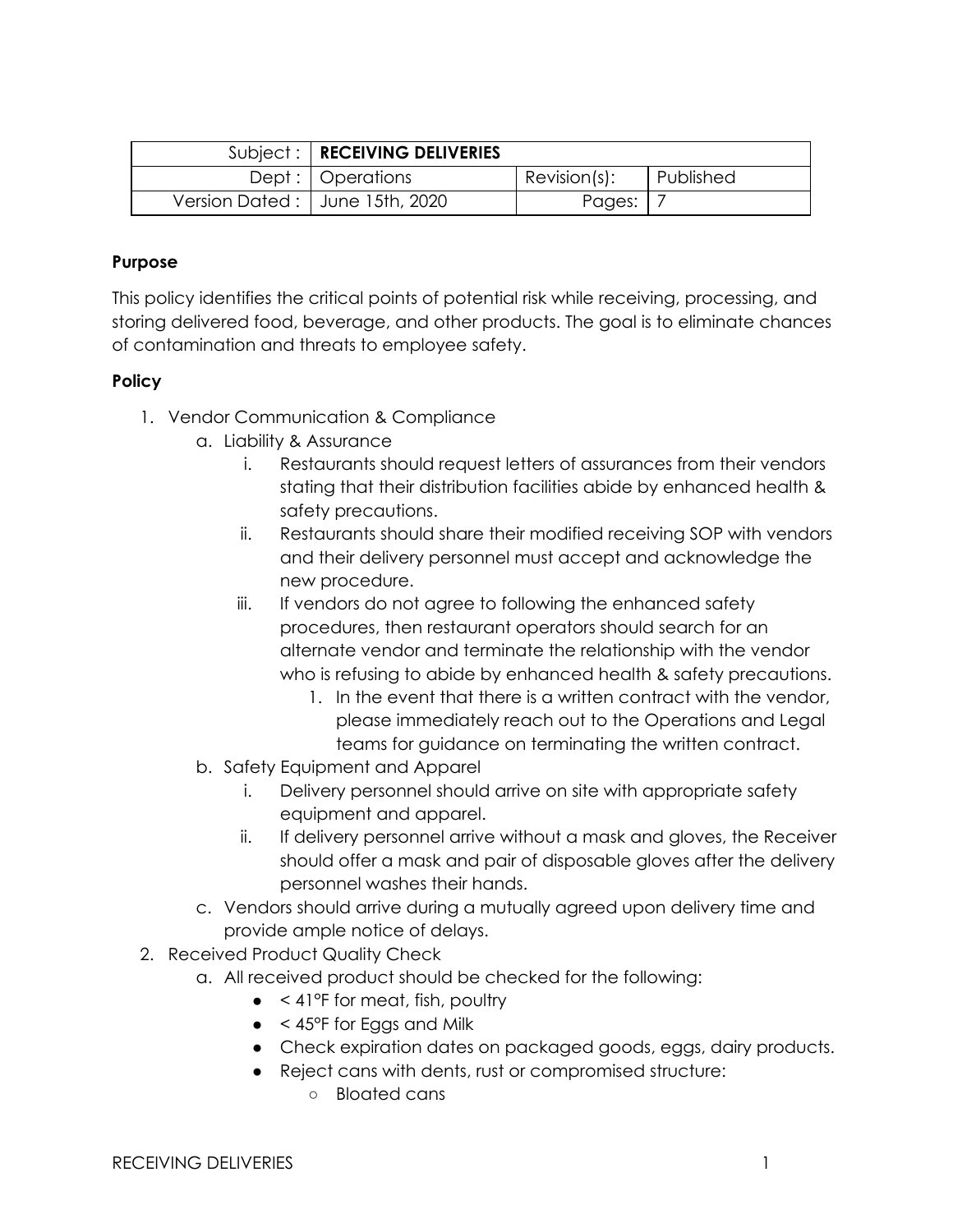- Exposed or stripped off seams
- No label
- Reject packages with tears, signs of moisture absorption, leakage:
	- Wet cases
	- Broken bags
	- Leaking cartons, bottles or packages
	- Broken seals on bottles
- Cans or packages should still have their labels attached.
- Vacuum packed food should not be bloated or show signs of leakage.
- Frozen food should not show signs of thawing or excess ice crystal formation.
- 3. Storing & Putting Away Product
	- a. With the exception of full cases of wine, all original cardboard packaging must be eliminated from storage.
		- i. Full cases of wine must be disinfected and left to dry before being moved into storage.

# **Equipment/Tools Needed**

Consider new equipment/changes to the physical space that may need to be procured, such as:

- Dunnage racks
- Box tying string roll
- Single-Use Gloves
- Sliding ramp (for those with basement kitchens/prep areas)
- BOH Clipboard (delivery and personnel log)
- FOH Clipboard (delivery and personnel log)
- Thermometer (temping products)
- Lexans, Cambro containers, Hotel pans, plastic crates for wine bottles
- Sanitizer solution
- EPA-approved disinfectant

## **Procedure**

- 1. Pre-Delivery Preparation
	- a. Place Orders
		- i. Place orders before cut off time to ensure timely delivery of goods.
		- ii. Pre-determine delivery timing with vendor(s) and set a schedule with the Receiver for the following day.
	- b. Organize Paperwork
		- i. Create Purchase Orders (POs) for all deliveries expected to be arriving the following day.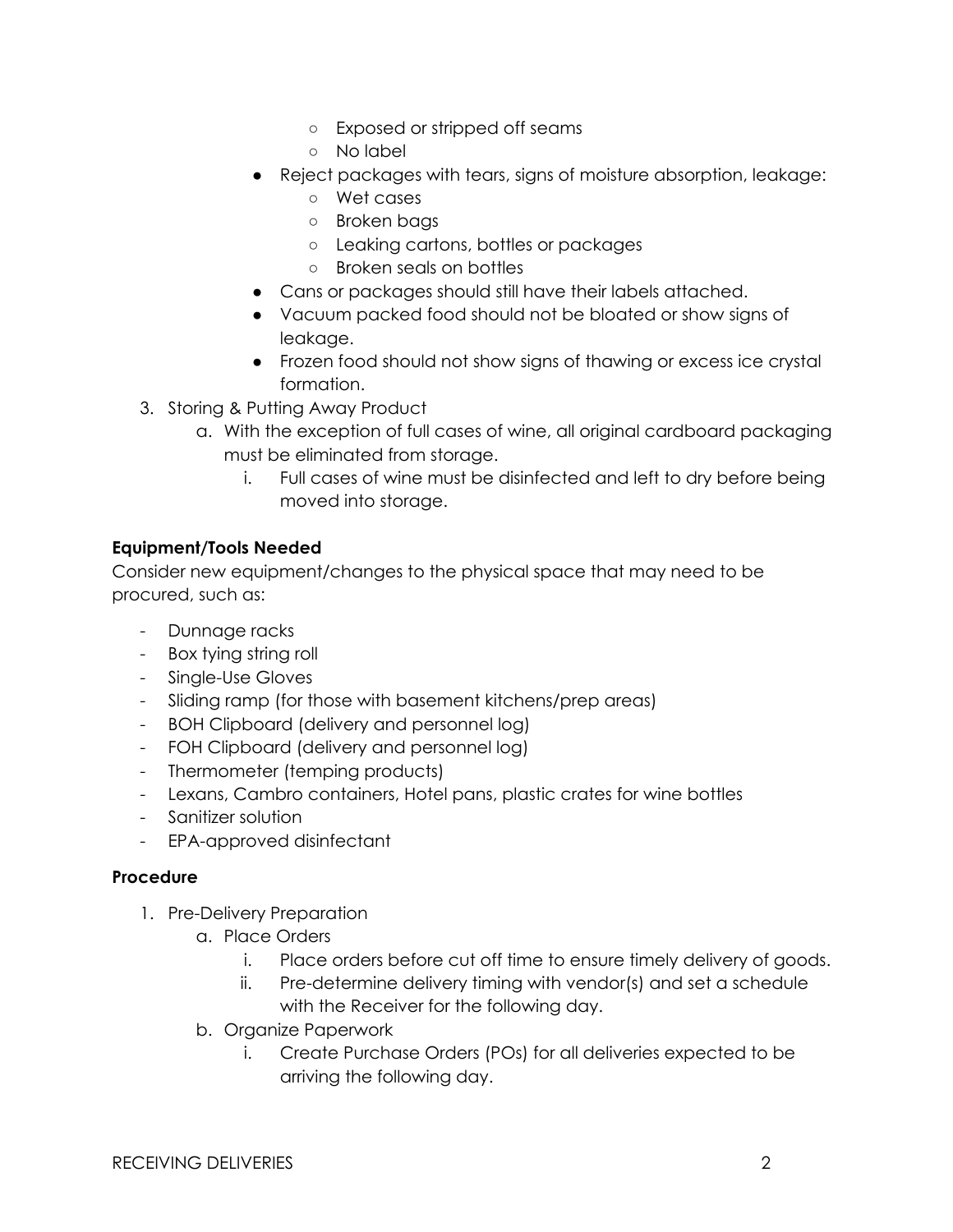- ii. Print out POs and attach them to the BOH/FOH clipboard, with a fresh copy of Delivery Log.
- c. Prepare the Physical Receiving Location
	- i. Ensure floor tape is placed to clearly outline the Delivery Drop-off Area.
	- ii. Allocate secondary area for rainy weather situations.
	- iii. Have available storage containers ready the night before or next morning before delivery timings.
- 2. Vendor Compliance Guidelines for Delivery Personnel
	- a. Vendors need to come to a mutually agreed upon timeline of delivery prior to day of delivery with the purchaser.
	- b. Time frame should be between 30-60 minutes.
	- c. Both parties should call ahead if there are any changes to the delivery schedule.
	- d. Call the designated number within 5-10 minutes of arrival for better efficiency of dropping off products.
	- e. Driver/delivery personnel will need to drop off product at pre-assigned location. It will be clearly designated with marking tape.
	- f. Delivery personnel should always be wearing face masks, covering nose and mouth, and be using fresh disposable gloves while unloading goods.
	- g. Unloading of goods will be completed with the invoice tucked under the top box/case, kept visible for the Receiver to check through.
		- i. Request invoice to be sent, as early as the day when order is placed, or to be sent early next day before delivery is made.
	- h. Delivery personnel will move away from goods and staff to a minimum of 6 feet until checking of goods is completed by the Receiver.
	- i. The Receiver will be given a reasonable amount of time to go through the product based on the size of the delivery.
	- j. Any "shorts" or missing items will be clearly documented on the initial invoice. Any credit memo could be issued at that moment from the delivery personnel or obtained from the Vendor's office / Sales Representative.
	- k. Delivery person will need to provide his/her full name in order for us the restaurant to log delivery entries and better trace back any issues that might be encountered. If the delivery person must enter the restaurant, they will need to have their temperature checked per the [Temperature](https://momofuku-assets.s3.amazonaws.com/uploads/2020/06/SOP_GENERAL_TAKING-TEMPERATURES.pdf) [Taking SOP.](https://momofuku-assets.s3.amazonaws.com/uploads/2020/06/SOP_GENERAL_TAKING-TEMPERATURES.pdf)
	- l. Receiver will complete the receiving of goods and sign off on the invoice.
	- m. Receiver could hand off the signed invoice back to the delivery person. Alternatively, a scanned copy can be sent back to Vendor's office/ Sales Representative.
- 3. Delivery Protocol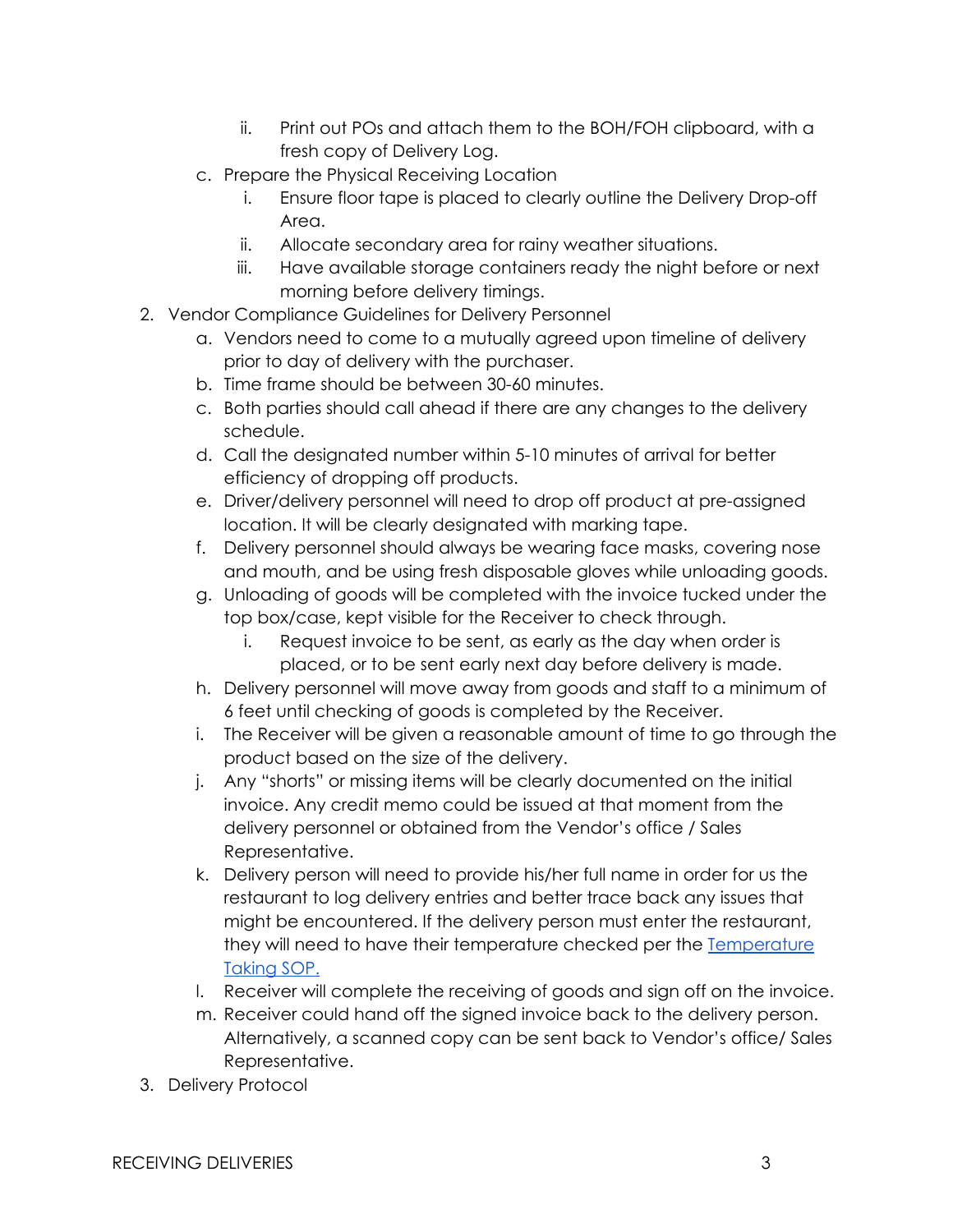- a. Preparing to Receive a Delivery
	- i. Confirm that appropriate storage containers are set aside close to the delivery hatch or receiving area to repack or transport product back to the restaurant.
	- ii. Await communication that the delivery driver has arrived on site.
	- iii. Put on a new set of gloves and bring containers and clipboard with the Delivery Log and printed POs to the delivery area.
- b. Upon Vendor Arrival
	- i. Ensure delivery person is wearing a new set of gloves and has a face mask on at all times during the delivery.
	- ii. Allow driver/ delivery personnel to unload products into the assigned delivery drop off area. Stay at least 6 feet away from any personnel at all times.
	- iii. During this time, record on the log:
		- 1. name of delivery personnel involved
		- 2. time of delivery
		- 3. time of assigned delivery time
	- iv. Please record any abnormalities during the delivery process:
		- 1. Driver not wearing masks or new gloves
		- 2. Delivery personnel shows signs of being sick
		- 3. Delivery personnel not cooperating with Receiver
		- 4. Anyone coming too close to one another
		- 5. Any part of the process that looks like its been contaminated with human fluids (blood, snot, saliva, spit etc)
		- 6. Inform your manager immediately and stay away from the delivery area and personnel.
	- v. Request that the invoice should be left under the highest case for visibility and the delivery personnel should stay clear for the Receiver to approach.
	- vi. Receiver should inspect the delivered products under regular guidelines (see Policy 2 - "Received Product Quality Check") and mark down any product quality deficiencies on the invoice.
	- vii. Any shorted or missing items should be clearly marked on the invoice.
	- viii. Sign and return invoice to delivery personnel, ideally placing on a nearby surface for them to grab.
- c. Putting Away Product
	- i. Any product in cases or cardboard boxes should be removed from the boxes and repacked into clean in-house storage containers.
		- 1. Transfer packs from cases and into lexans and then onto shelves.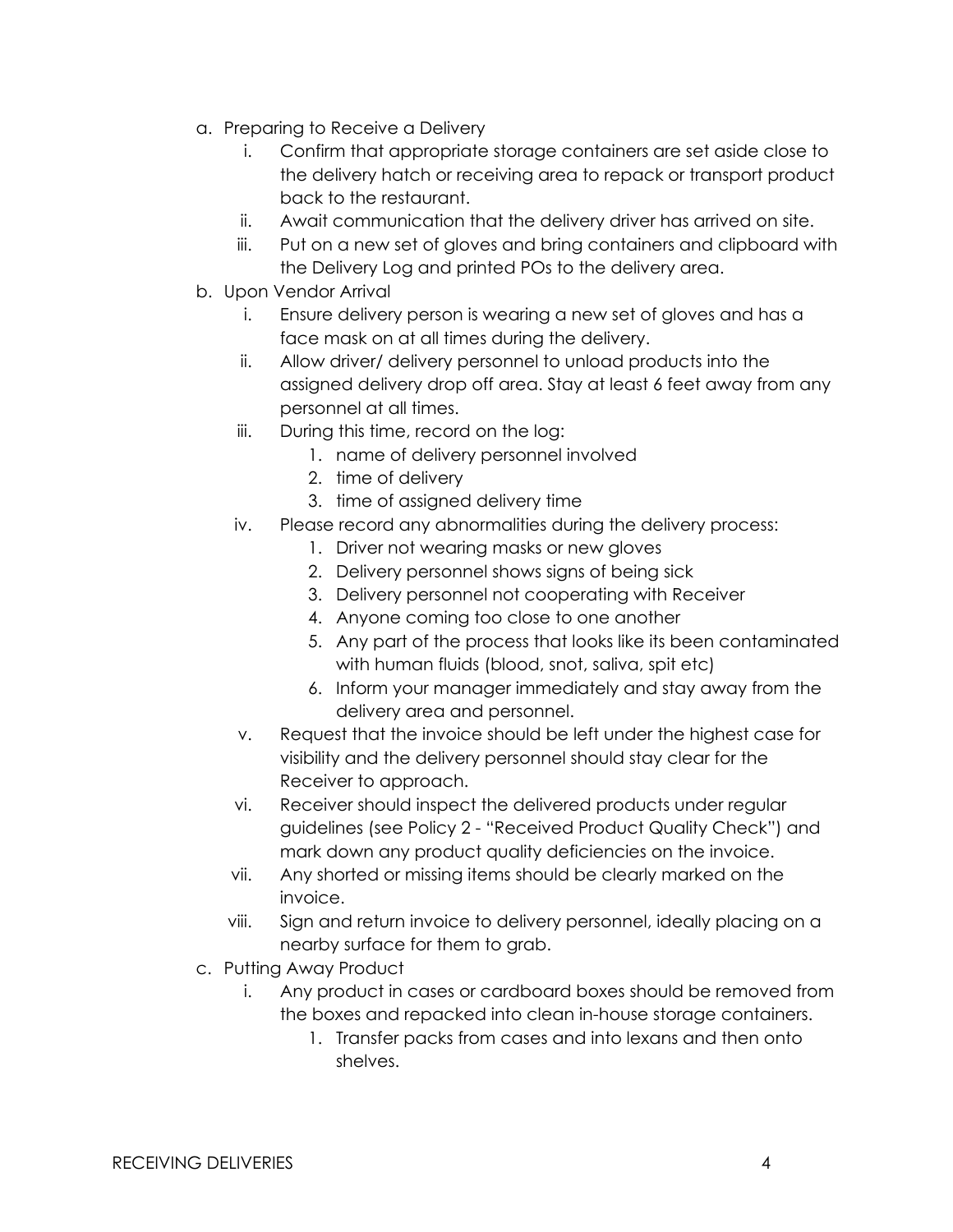- 2. Transfer portioned steaks from the case into hotel pans then into the walk-in.
- 3. Transfer bottles of dry goods & condiments from the case into lexans then onto shelves.
- ii. Any product that has been repacked or comes without packaging or cases should be disinfected before putting away for use. For example:
	- 1. 5 gallon pail of soy sauce
	- 2. Momolab Hozon
	- 3. Loose bottles of soy sauce from vendors
	- 4. Bags of rice, etc
- d. Clean Up
	- i. Tie up flattened, broken down boxes and set aside for garbage pickup in designated area.
		- 1. If recycling/box pick up is not on delivery day, designate a separate area away from regular usage areas to hold broken down boxes.
		- 2. At this point, another person could be assigned to help with bringing products back into the restaurant, while maintaining 6 feet of distance.
	- ii. Remove gloves and wash your hands.
	- iii. Put on a clean pair of gloves.
	- iv. Place products into appropriate storage locations.
	- v. Label accordingly with product name and date.
	- vi. Organize products using First In First Out (FIFO).
	- vii. Bring used storage containers to be washed.
	- viii. Remove and dispose of gloves
	- ix. Wash your hands and move onto your next task.
- 4. Beverage Delivery
	- a. Greet the vendor as described in Procedure Step 3b above.
	- b. Putting Away Delivery
		- i. Full Cases
			- 1. Note: Bottles in a full case should be kept in the original box.
				- a. Disinfect full cases using appropriate cleaning
					- chemicals and leave the case to dry for 2 minutes.
		- ii. Loose Bottles (Spirits, Wine, Beer, NA Beverages)
			- 1. Remove loose bottles/cans from opened case and disinfect thoroughly, leaving to air dry.
				- a. Spray down bottles with Peroxide disinfectant.
				- b. Do not spray onto cans or exposed lip on packaging.
				- c. Peroxide disinfectant is not food contact safe.
			- 2. Store loose bottles in allocated storage containers.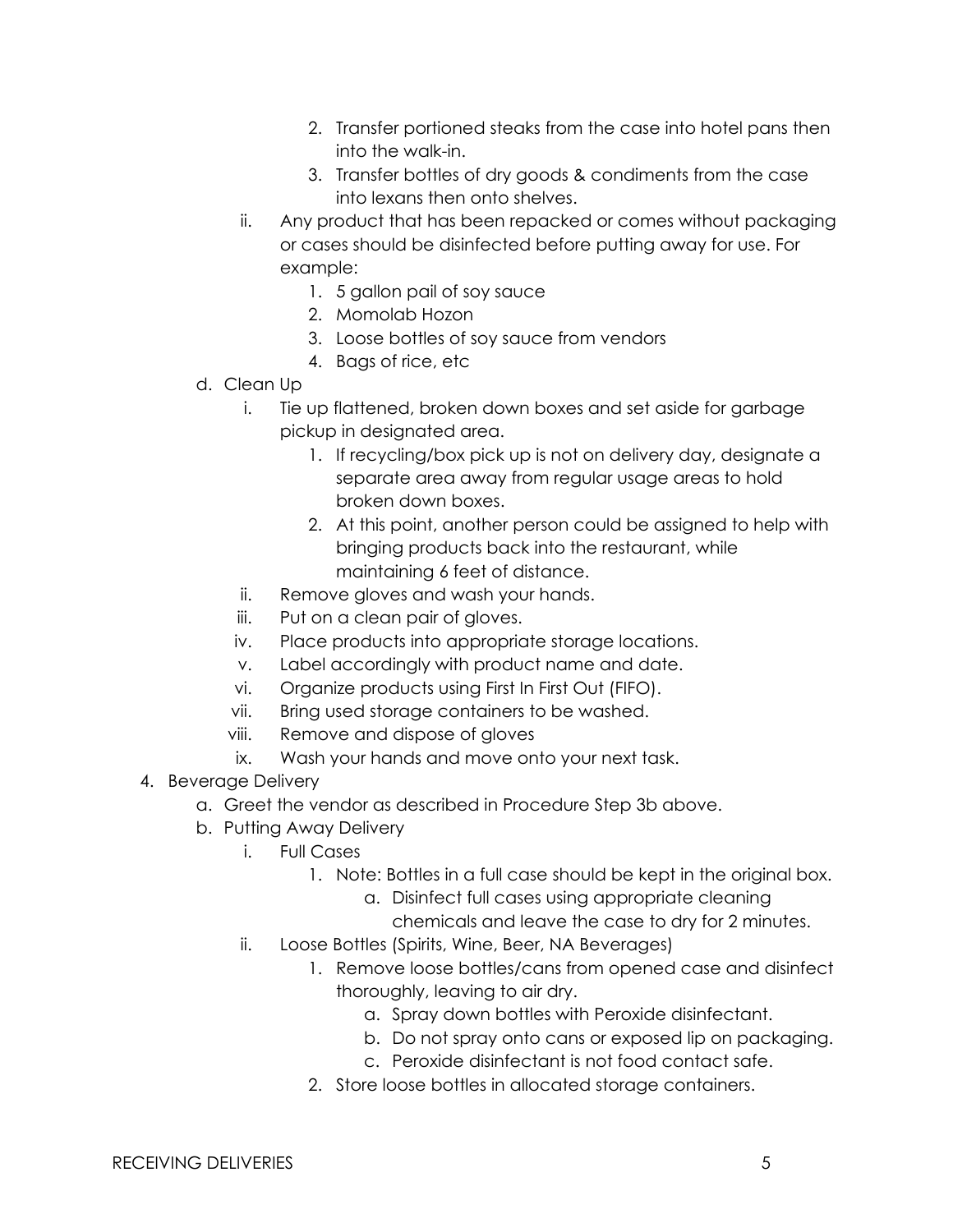- a. These storage containers can be final storage solution, or be used to transport bottles and cans into the restaurant to be stored on a rack/shelf.
- c. Clean Up
	- i. Tie up flattened, broken down boxes and set aside for garbage pickup in designated area.
	- ii. Discard used gloves, wash hands and put on new gloves.
	- iii. Bring disinfected products out onto the floor for bar use or keep in storage.
- 5. Receiving & Organizing To-Go Supplies
	- a. Greet the vendor as described in Procedure Step 3b above.
	- b. Putting Away Delivery
		- i. Receiver should remove all materials from packaging/cardboard immediately and organize in the designated area.
		- ii. Mark packages with "received" date/ time so that operators can track life of and avoid exposure to virus (24 hours on cardboard, 72 hours on plastic, 5 days on glass).
		- iii. Supplies should be organized and easily accessible in clear or labeled containers to avoid any unnecessary opening of containers or points of contact by staff when stocking stations.
	- c. Clean Up
		- i. Tie up flattened, broken down boxes and set aside for garbage pickup in designated area.
		- ii. Discard used gloves, wash hands and put on new gloves.
		- iii. Bring disinfected products out onto the floor for bar use or keep in storage.

#### **Supporting Materials (Logs, Signage, Training & Locations, etc)**

- Modified protocol confirmation from vendors
- [External Vendor Sign In](https://momofuku-assets.s3.amazonaws.com/uploads/2020/06/LOG_BOH_EXTERNAL-DELIVERY-VENDORS-Sheet1.pdf) Log

#### **Accountability (how the SOP will be enforced/managed)**

- There will be designated Receivers trained according to this protocol.
- Manager should note down any observations of deviation from the protocol and retrain if necessary.
- Multiple occurrences of deviating from the protocol after retraining will result in disciplinary action.

#### **Sources**

- [CDC on Hydrogen Peroxide](https://www.cdc.gov/infectioncontrol/guidelines/disinfection/disinfection-methods/chemical.html)
- [Ecolab SDS on Peroxide Disinfectant](https://www.ecolab.com/offerings/all-purpose-cleaning/peroxide-multi-surface-cleaner-and-disinfectant)